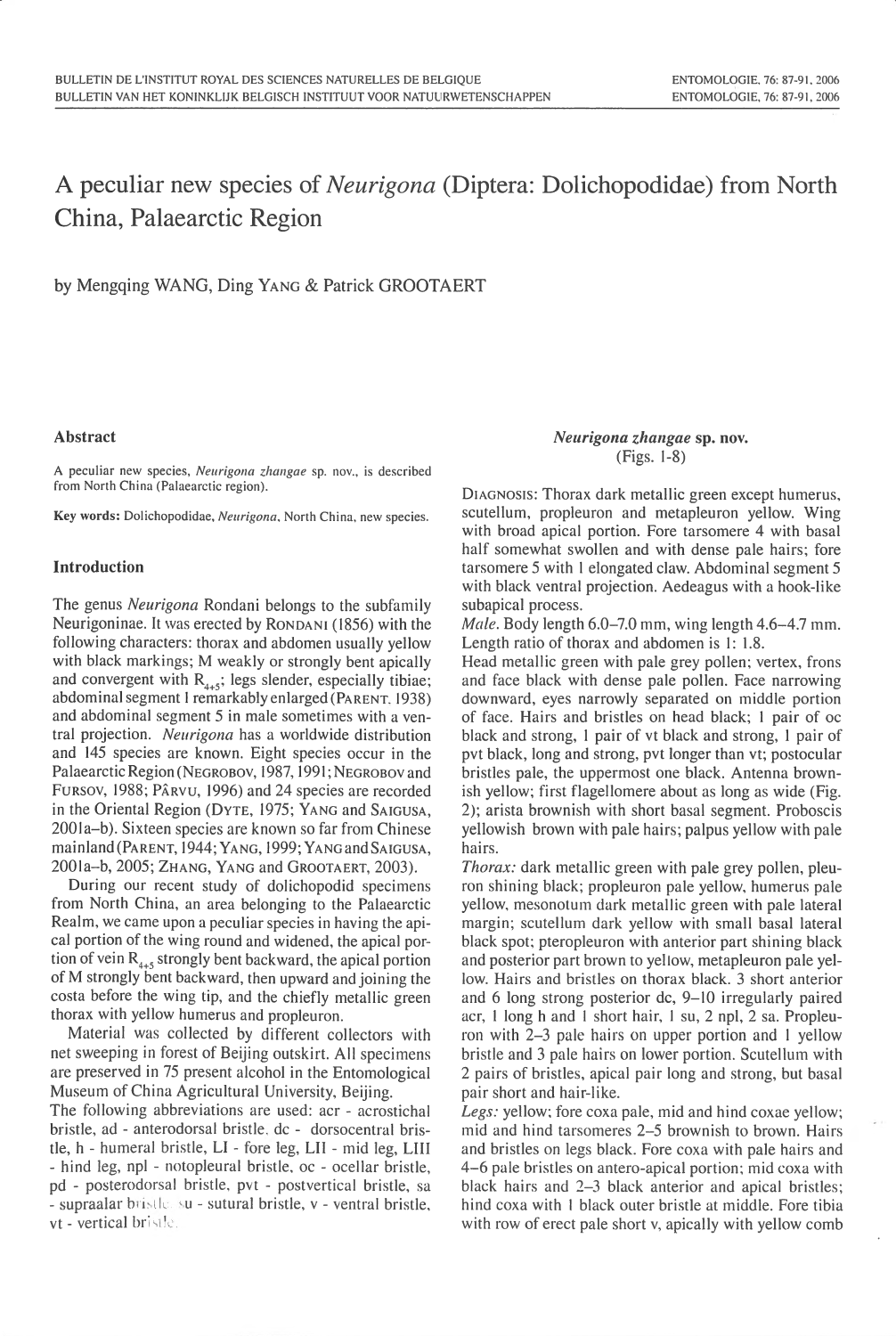

Fig. 1 -- Neurigona zhangae sp. nov., male

 $\bar{\gamma}$ 

 $\Delta$ 

 $\frac{8}{8}$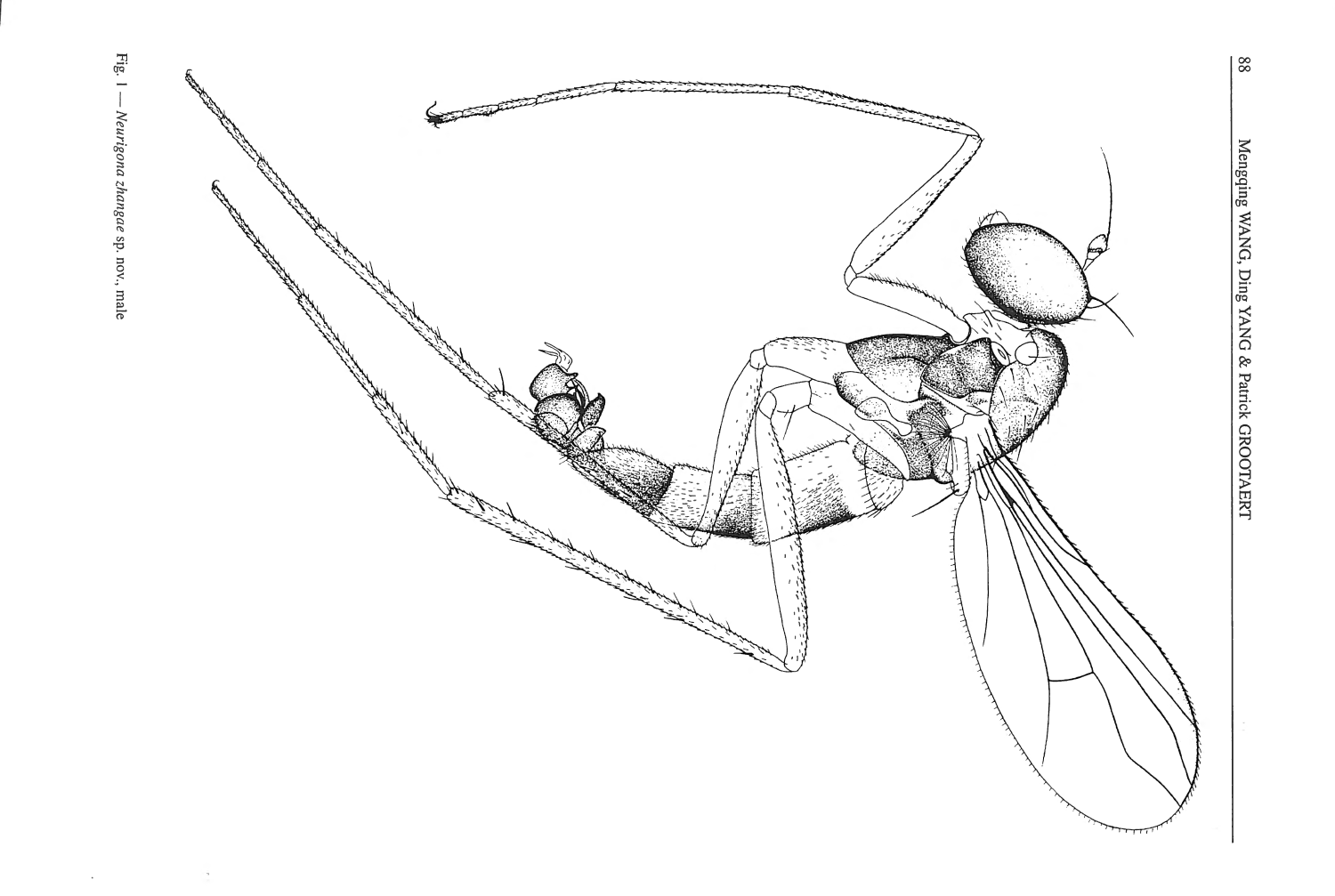

Figs. 2-4- *Neurigona zhangae* sp. nov., male 2. first flagellomere; 3. genitalia, lateral view; 4. cercus, lateral view.

hairs and 3 short bristles; mid tibia with 2 ad and 3 pd, apically with 3 black bristles; hind tibia with 2 ad and 4 pd, apically with yellow comb hairs and 3 black bristles. Fore tarsus with row of pale short erect v on each segment; fore tarsomere 4 with basal half ventral surface somewhat swollen, with dense pale hairs; tarsomere 5 with long claws (1 much elongated, about as long as tarsomere 5), the claws chiefly black with yellow base. Mid tarsomere 1 shorter than tibia, with 2 rows of 6-7 v. Hind tarsomeres 1-4 each with row of short v; hind tarsomere 1 apically with yellow comb hairs. Relative lengths of tibia and 5 tarsomeres of legs LI 10.7 : lO.O : 4.7 : 2.3 : l.8 : 1.3; LII 14.5 : 13.5 : 5.0 : 3.2 : 1.8 : L.2; LIII 21.0 : 6.7 : 7.0 : 3.8 : 2.3 : 1.3.

*Wing:* hyaline, anterior apical corner brownish; with apical half distinctly broader than basal half, veins black. Apical portion of vein  $R_{4+5}$  strongly bent backward, apical portion of vein M strongly bent backward and then upward, cell R4+5 at widest point 2 times as wide as distance between tips of both  $R_{4+5}$  and M; M joining costa before wing apex;  $R_{4+5}$  and M convergent apically; crossvein dm-cu about 1.3 times as long as distance between tips of both  $R_{4+5}$  and M, CuAx ratio 0.48; A present. Squama yellow with pale hairs. Halter yellow.

*Abdomen:* brownish yellow with yellow pollen; tergite I wholly yellow, tergites 2-4 brownish, each with a large black basal spot, tergite 5 brown; hypopygium black. Abdominal segment 5 with black ventral projection. Hairs and bristles on abdomen chiefly black, segment 4 with pale ventral hairs.

*Genitalia (Fig. 3-4 ):* Epandrium as long as wide, with 2 lateral processes (one short and thin, another long and thick with lateral processes at middle). Surstylus with wide dorsal lobe constricted at apical 1/5, and long curved ventral lobe with a long thin subapical process. Cercus somewhat round, white, bearing white short hairs. Aedeagus black, slender with a hook-like subapical process. Hypandrium short, narrowing toward swordlike tip.

*Female.* Body length 5.9-6.1 mm, wing length 5.0-5.1 mm. Similar to male, but length ratio of thorax and abdomen is I: 1.2, eyes widely separated on face, proboscis and palpus distinctly larger than that of male. Thoracic mesonotum metallic green with posterior lateral corner brownish yellow; propleuron and humerus yellow, scutellum dark yellow with small basal lateral black spot.

*Wing (Fig. 5):* wholly hyaline; with middle portion broader than apical portion, veins black, apical portion of vein  $R_{4+5}$  gently bent backward,  $R_{4+5}$  and M convergent apically; CuAx ratio 0.45. Squama yellow with pale hairs. Halter yellow. Fore tibia with 1 ad at basal 1/4; mid tibia with 4 ad, 3 av and 4 pv; hind tibia with 3 ad, 6 pd and row of 8-9 v; fore tarsomere 4 without swollen basal portion, fore tarsomere 5 without elongated claw.

*Abdomen (Fig. 6):* with segment I wholly yellow; tergites 2-4 brownish, each with a large black basal spot, sternites 2-4 yellow, tergite 5 and sternite 5 wholly dark brown. Tergites 6-7 yellow with long brownish lateral spot, tergite 8 bifurcated. Genitalia (Figs. 7-8): Tergite 9+ 10 long, narrow, yellow with brownish base, bifurcated, with pale yellow hairs; sternite 9+10 short and round, yellow; cercus blackish, long and thin with pale yellow hairs and yellow apical bristles.

..

*Holotype male,* Beijing, Mentougou, Baihuashan, 2005. VII. 15, Junhua ZHANG (CAU). Paratypes: I male: same data as holotype; I male and 2 females: Beijing: Mentougou, Baihuashan, 2005. VII. 16, Junhua ZHANG (CAU); 1 male: Beijing: Mentougou, Baihuashan, 2005. Vll. 16, Hui DONG & Kuiyan ZHANG (CAU).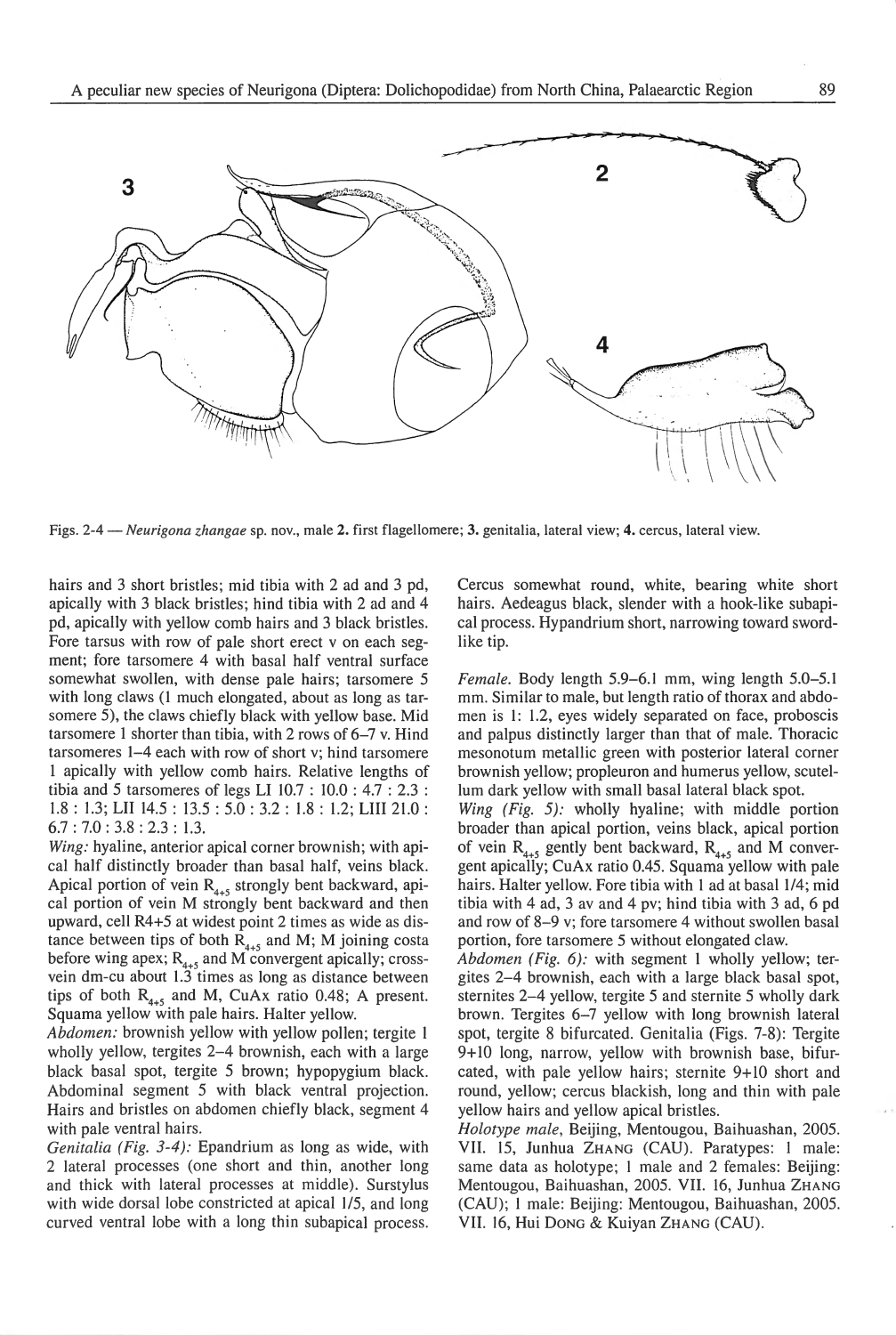

Figs. 5-8 *- Neurigona zhangae* sp. nov., female: 5. wing; 6. abdomen, lateral view; 7. abdominal terminalia, dorsal view; 8. abdominal terminalia, lateral view.